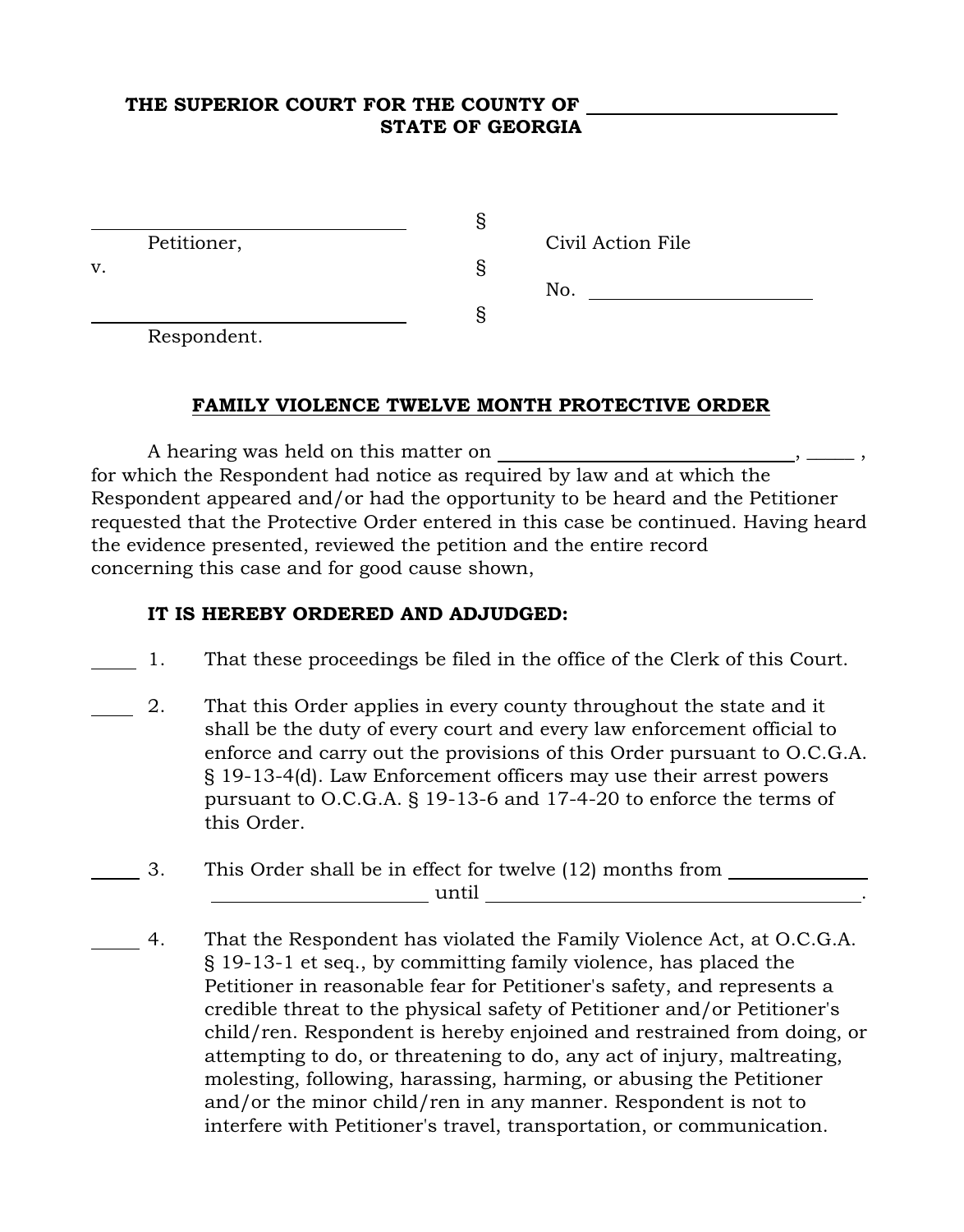Respondent shall not follow, place under surveillance, or contact the Petitioner at any place of the Petitioner for the purpose of harassing and intimidating the Petitioner.

- 5. That the Respondent is enjoined and restrained from doing or attempting to do, or threatening to do, any act of injury, maltreating, molesting, harassing, harming, or abusing the Petitioner s family or household.
- 6. That this Court determined that it had jurisdiction over the parties and the subject matter under the laws of the State of Georgia and Respondent received reasonable notice and had the opportunity to be heard before this Order was issued sufficient to protect the Respondent's due process rights and this Order shall be presumed valid and pursuant to 18 U.S.C.  $\S$  2265(a) shall be accorded full faith and credit by any other state or local jurisdiction and shall be enforced as if an Order of the enforcing state or jurisdiction.

# ONLY THE FOLLOWING THAT ARE INITIALED BY THE JUDGE SHALL APPLY

7. Petitioner is awarded sole and exclusive possession of the residence at

 $\overline{a}$ 

- 8. Respondent is ordered to leave the family residence immediately and law enforcement enforcement (sheriff or police department) is ordered to assist Petitioner in returning to the family residence and the removal of the Respondent. Respondent shall immediately surrender to law enforcement (sheriff or police department) all and any keys, garage door openers and other security devices to the family residence and law enforcement shall insure that these are given to the Petitioner.
- 9. Respondent is ordered to stay away from Petitioner's and Petitioner's child/ren's residence and workplace and/or school and any subsequent residence or workplace or school of Petitioner and/or Petitioner's minor child/ren.
- 10. Respondent is ordered to provide suitable alternate housing for Petitioner and/or Petitioner's children by .
	- 11. That Respondent is restrained and enjoined from approaching within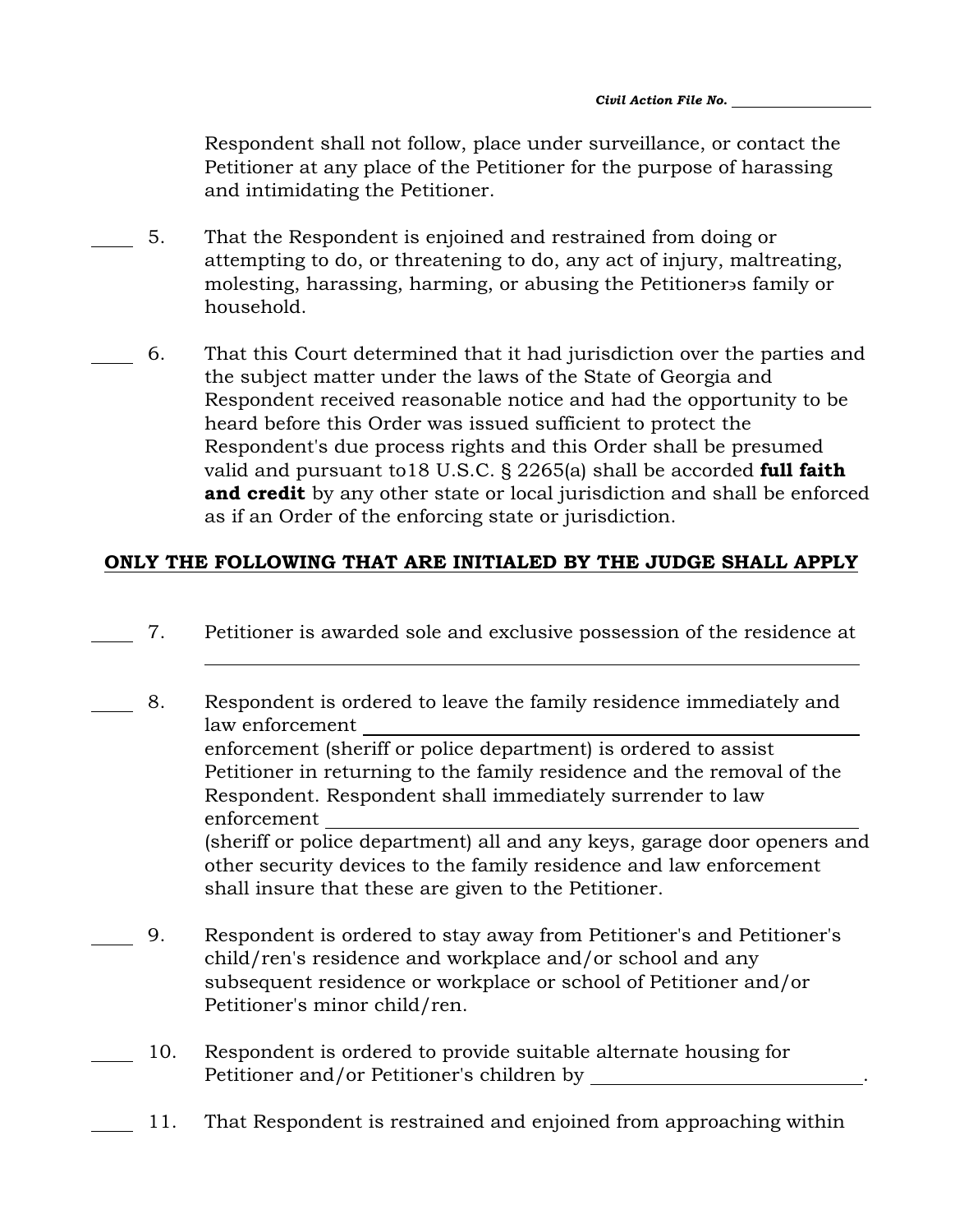*Civil Action File No.* 

\_\_\_\_\_\_\_\_\_\_\_\_\_\_\_ yards of Petitioner and/or Petitioner's minor children.

- 12. Respondent is ordered not to have any contact, direct, indirect or through another person with Petitioner, by telephone, pager, fax, e-mail or any other means of communication except as specified in this Order.
- 13. That Petitioner is awarded temporary custody of the minor child/ren, namely:

| <b>DOB</b> | sex |  |
|------------|-----|--|
| <b>DOB</b> | sex |  |
| <b>DOB</b> | sex |  |
| <b>DOB</b> | sex |  |

Respondent is ordered not to interfere with the physical custody of the minor child/ren.

> Initial here *only if Respondent* is awarded temporary custody of the child/ren.

 14. Respondent is ordered to pay to the Petitioner support for the minor  $\chi$ child/ren in the amount of  $\$\_$ beginning the of

| All payments are to be made by or to: | income deduction order<br>child support receiver<br>by mail directly to the<br>Petitioner or |
|---------------------------------------|----------------------------------------------------------------------------------------------|
|                                       |                                                                                              |

Please go to http://www.georgiacourts.org/csc/

In this case child support is being determined for <u>child</u>/ren and the applicable percentage of gross income to be considered is  $\rule{1em}{0.15mm}$  to percent. The court has considered the existence of special circumstances, and has found that no special circumstances OR the following special circumstances exist:

15. Respondent is ordered to pay temporary support for the Petitioner in the amount of  $\frac{1}{2}$  every every beginning All payments are to be made by or to:  $\qquad \qquad$  income deduction order child support receiver by mail directly to the

Petitioner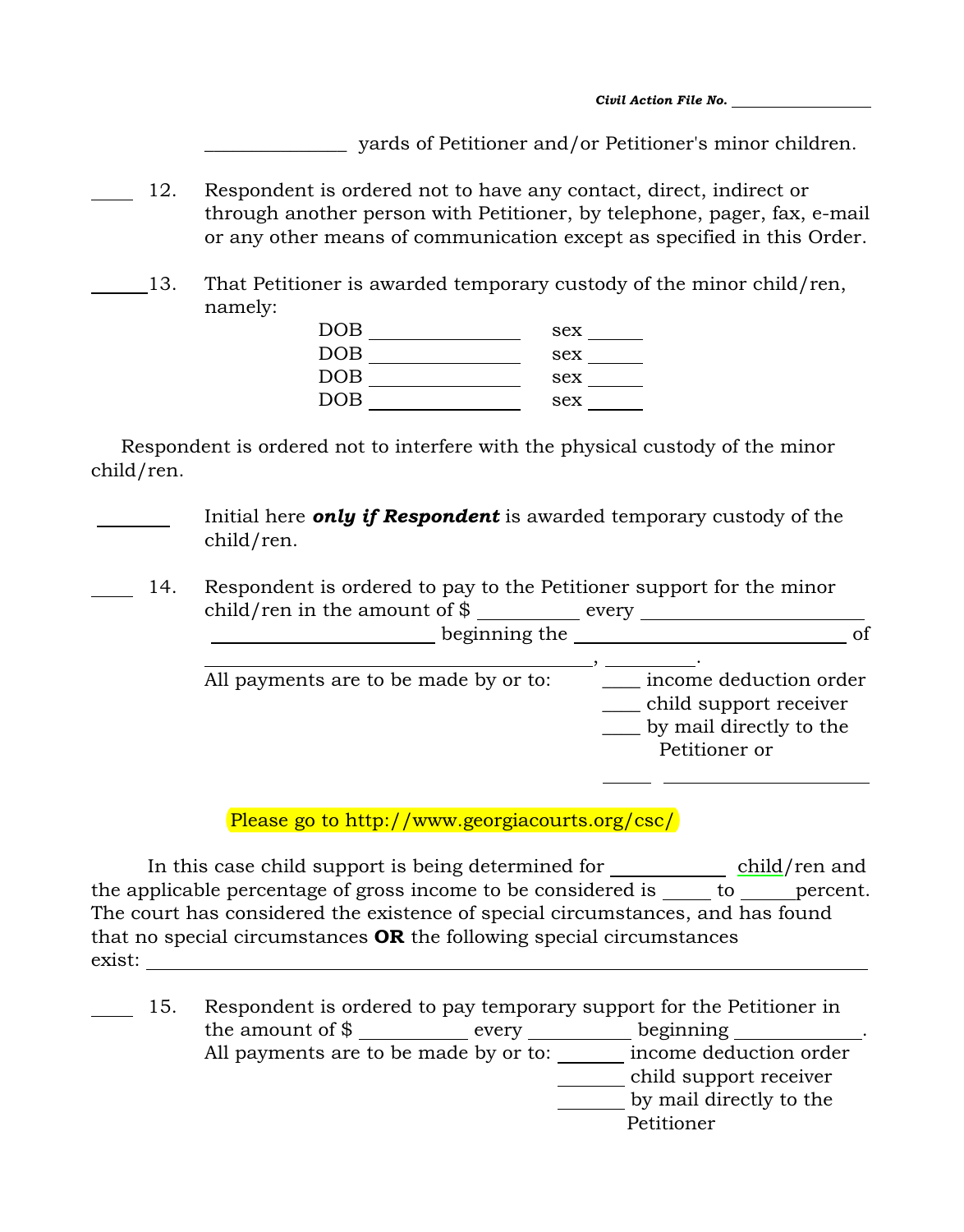*Civil Action File No.* 

 16. Respondent shall have visitation with the minor child/ren according to the following schedule, beginning :

> no visitation no visitation until supervised visitation, supervised by a third party as follows: visitation every other weekend from Friday at 6 p.m. until Sunday at 6 p.m., beginning other visitation circumstances concerning how Respondent shall pick

> > up and return the minor child/ren shall be

## Strict compliance with this visitation provision shall not be a violation of the restraining provisions of this Order.

17. Respondent, only when accompanied by local law enforcement, shall be able to remove his/her clothing and personal items from the residence as follows:

on , 20 at m.

- 18. (Respondent)(Petitioner)(Both Respondent and Petitioner) [strike through appropriate] is/are ordered not to sell, encumber, trade, damage, contract to sell, or otherwise dispose of or remove from the jurisdiction of this Court any of the property or pets of the Petitioner or joint property or pets of the parties except in the ordinary course of business.
- 19. (Respondent)(Petitioner)(Both Respondent and Petitioner) [strike through appropriate] is/are ordered not to disconnect or have disconnected home utilities, change or have changed and/or cancel or have canceled auto, health or life insurance for Respondent, Petitioner, and/or Petitioner's child/ren or interfere with Respondent's, Petitioner's and/or Petitioner's child/ren's mail.
- 20. Petitioner shall have sole, exclusive temporary possession of the vehicle: Make \_\_\_\_\_\_\_\_ Model \_\_\_\_\_\_\_\_\_\_ Year \_\_\_\_\_\_ Color \_\_\_\_\_\_\_. Respondent shall immediately surrender all keys, proof of insurance, and registration to this vehicle to law enforcement and law enforcement shall immediately turn over said items to Petitioner.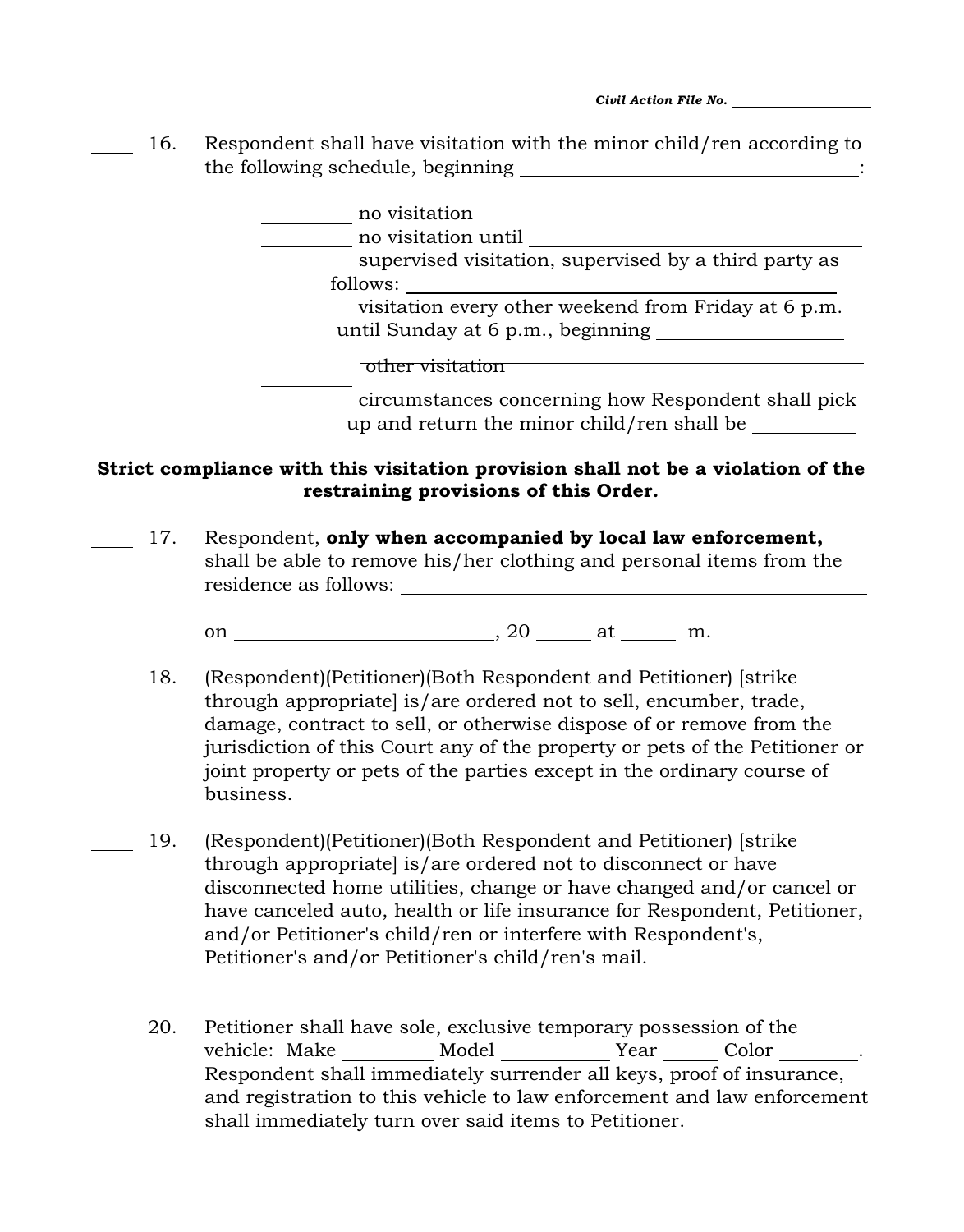- 21. Petitioner shall be allowed to remove the following property from the family residence for Petitioner's and/or Petitioner's child/ren's use
- l on , 20 at and law enforcement (sheriff or police department) is hereby ordered to assist the Petitioner during this removal. 22. Respondent is ordered to undergo a batterer's intervention program and follow the recommended treatment. 23. Respondent is ordered to undergo alcohol/drug abuse evaluation and follow the recommended treatment. 24. That Respondent shall be required to return the following property for Petitioner's and/or Petitioner's child/ren's use  $\overline{a}$ on  $\qquad \qquad , \qquad \qquad ,$  at  $\qquad \qquad$  and law enforcement (sheriff or police department) is hereby ordered to assist the Petitioner during this return. 25. Petitioner is awarded costs and attorney fees in the amount of  $\qquad$ . 26. Petitioner/protected party is either a spouse, former spouse, parent of a common child, Petitioner's child, child of Respondent, cohabitates or has cohabited with Respondent and qualifies for 18 U.S.C. § 922(g). 27. It is further ordered 27. . SO ORDERED this day of , the set of  $\sim$

l

JUDGE, SUPERIOR COURTS SOUTHERN JUDICIAL CIRCUIT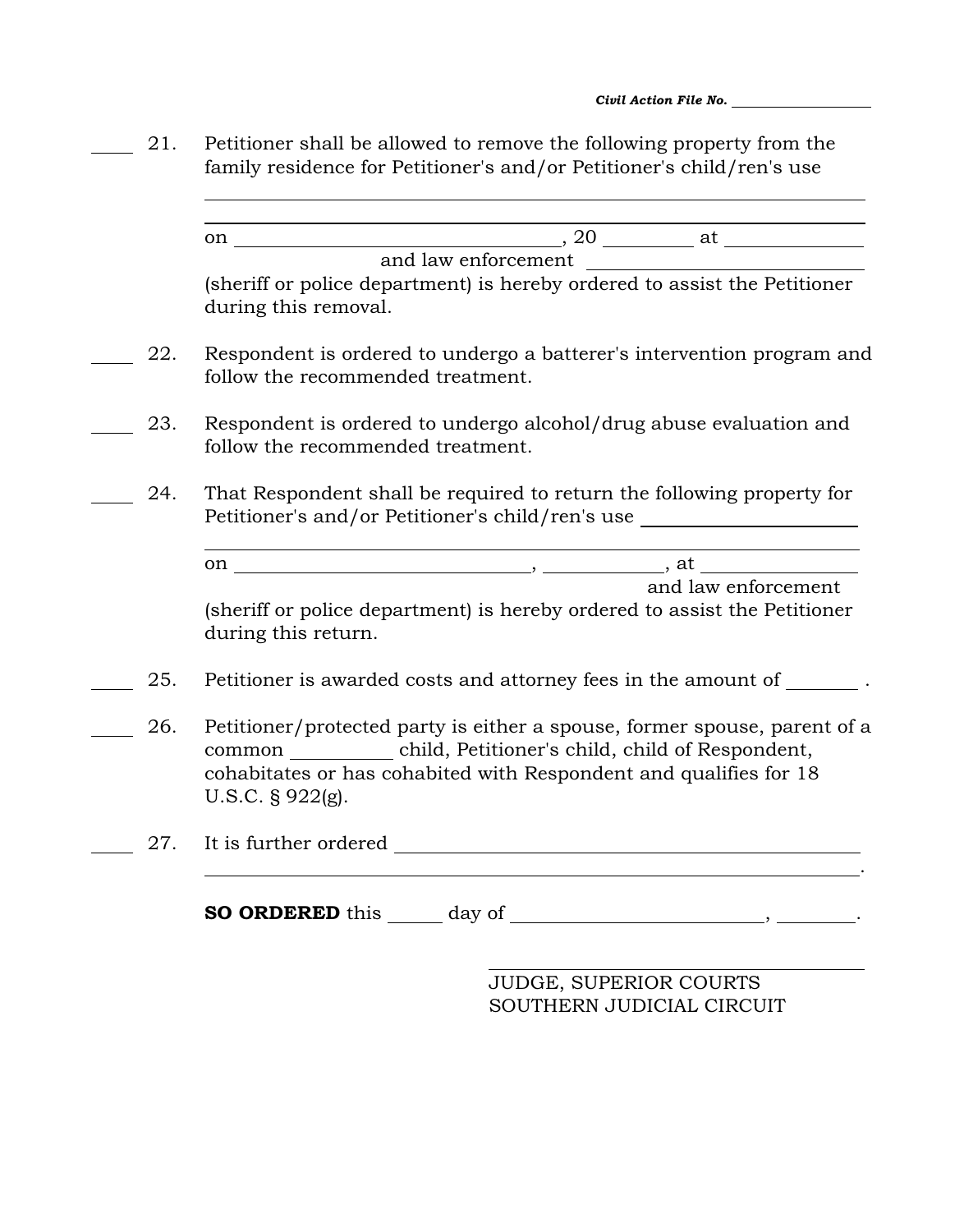To order a specific provision, please initial in the space provided. The Court should delete or otherwise make inoperative any provision in the standardized form which is not supported by the evidence in the case and in order to comply with the Court's application of the law and facts to an individual case.

### NOTICE TO RESPONDENT

- 1. Violation of this Order may result in immediate and criminal prosecution that may result in jail time and/or fines may subject you to prosecution and penalties for contempt of court.
	- 2. This Order shall remain in effect unless specifically superceded by a subsequent Order signed and filed, by operation of law, or by Order of dismissal, whichever occurs first. Only this Court can void, modify or dismiss this Order. Either party may ask the Court to change or dismiss this Order.
	- 3. If after a hearing, of which the Respondent received notice and opportunity to participate, a protective order is issued which restrains Respondent form harassing, stalking or threatening an intimate partner, Respondent is prohibited form possessing, receiving, or transporting a firearm or ammunition which has been shipped or transported in interstate or foreign commerce for the duration of the Order. 18 U.S.C. § 922 (g).
	- 4. A person commits the offense of Aggravated Stalking when such person, in violation of a temporary or permanent protective Order prohibiting this behavior follows, places under surveillance, or contacts petitioner on public or private property for the purpose of harassing and intimidation the other person. This activity can subject the Respondent to arrest and prosecution for felony Aggravated Stalking, which carries penalties of imprisonment for not less than 1 year not more than10 years and fine of up tp \$10,000.00.

### REPONDENT'S INDENTIFYING FACT SHEET

(Please complete as much as possible; one of thse must be provided to have the Order placed in the National Crime Infopration Center registry: Respondent's date of birth, social secutrityy number, or driver's license number)